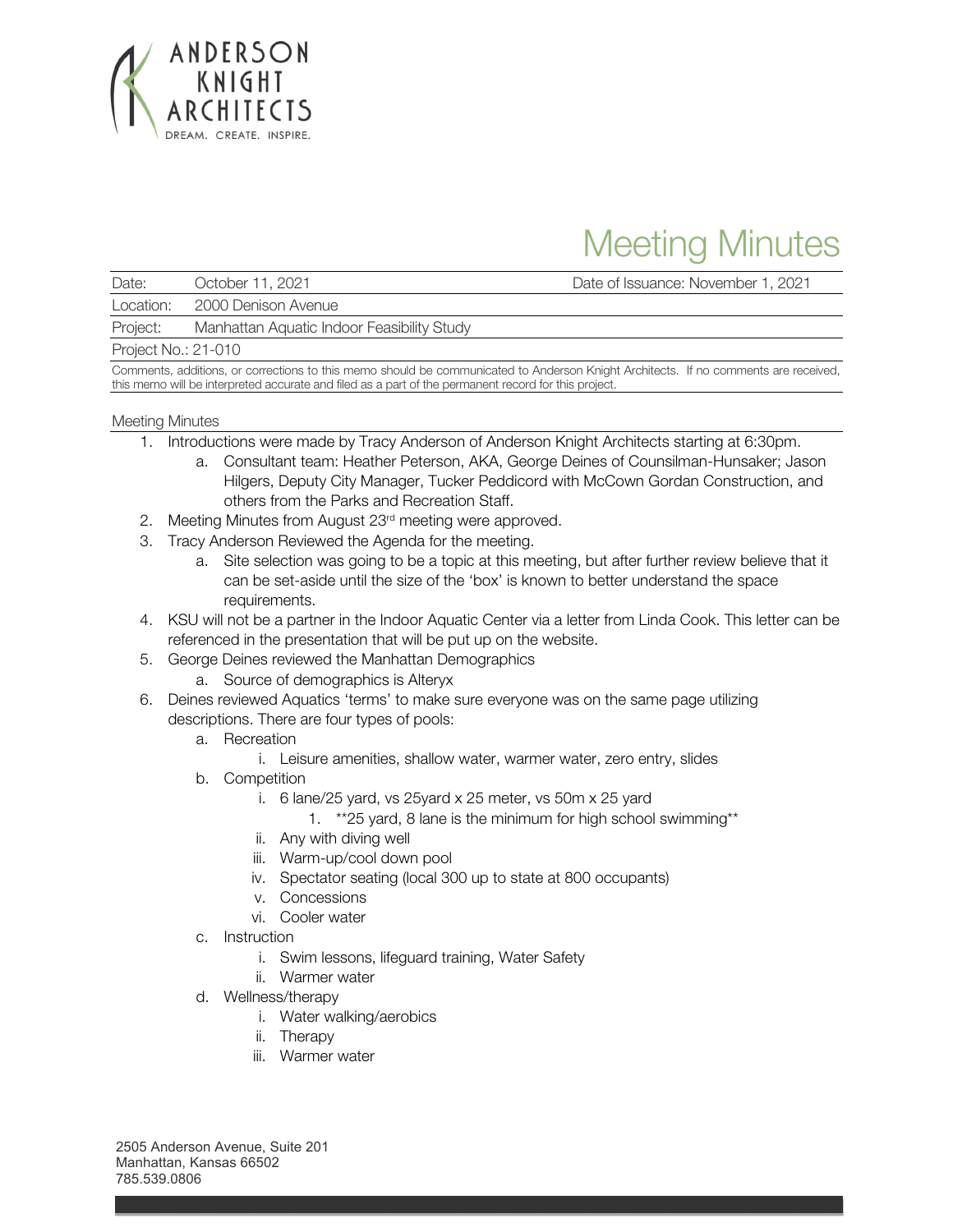- 7. Deines reviewed the different types of Aquatic Programs. (A more comprehensive list can be found in the presentation that is posted on the website). Examples include:
	- i. Wellness
	- ii. Personal Training
	- iii. Group Exercise
	- iv. Rentals
	- v. Instruction
	- vi. Therapy
- 8. Anderson, Peterson, and Deines met with Stakeholders in four sessions throughout the day on the 11<sup>th</sup>. Over 30 groups were invited to participate with approximately 20 organizations represented throughout the day. The groups included:

## a. Community Wellness

- i. Group types: Special needs, persons with disabilities, older adults, and rehabilitation:
- ii. Pool types best suited: Shallow water, open water, warmer water, ADA compliant, separate environment (quiet and privacy)

## b. Community Programs

- i. Group types: Fitness/wellness, swim lessons, birthday parties/special events, recreation swimming
- ii. Pool types: Shallow and deep water, warmer water, multi-purpose spaces

## c. Competition

- i. Group types: High school and college level competitors, short and long course 1. Pool types: 8-20 lanes 25y pool, cooler water, deeper water, 1M diving, spectator seating, storage
- 9. Highlights from all stakeholder groups:
	- a. Summer swim lesson demand was not met before Covid and has been heightened more with the closing of the natatorium. The instructional needs of Manhattan are not currently met.
	- b. Manhattan cannot currently host events (high school, club, and other organizations (like the Special Olympics)
	- c. Manhattan had previously hosted events, but were relocated once Hummer Park was constructed in Topeka
	- d. Manhattan is centrally located and easier to get to from Western, KS, so it is an ideal host site if a suitable facility was available. There was thought that some of the local, regional, and State events could return to Manhattan.
	- e. There is a growing demand for an aquatic facility from wellness, therapy, recreation, and competition avenues.
	- f. Many stakeholders left with the sentiment of "Go big or go home" or "If you build it they will come".
- 10. Discussion
	- a. The Manhattan HS Swim team has about 100 students plus on the team consistently
		- i. Diving team, typically 5-10 athletes, was lost because of Covid and not having a place for them to practice.
	- b. Lifeguarding could be an offering for a HS class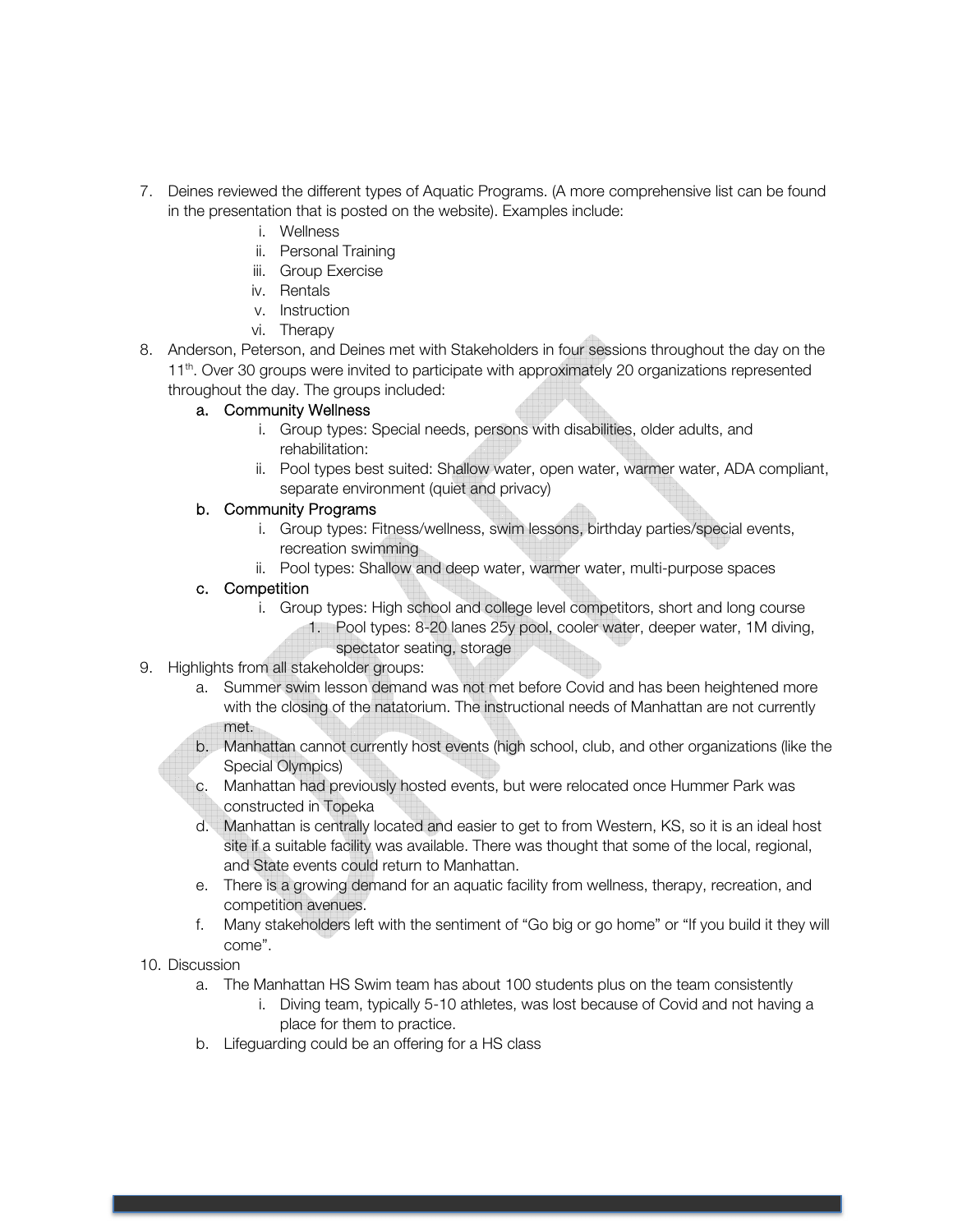- c. Marlins have 50 kids driving to Ft. Riley every day to practice. Their normal numbers are around 80 kids.
- d. Combination of regional and local organizations that their needs could be met as well.
- e. KSU has/had Intramurals, water polo and would host a swim meet.
- f. Could a sauna be an included amenity?
- g. Could the elementary/middle schools utilize the pool for PE programing (learn to swim session)
- h. 50m x 25y pool would be desired.
- i. It was highlighted that the words "competition pool" could have a bad connotation with some members of the community and a different term should be used to understand that body of water could be used for multiple programs and user types and not just as a competition pool. For example there is a large group of very active adult recreation swimmers.
- j. A dive well could also be used for deep sea diving courses. UFM is currently hosting these in Junction City. The Manhattan Fire Department does do some water training at City Park Poo during the summer.
- k. The pool should be a 'gem' for the community and be functional and beautiful. Amenities could include:
	- i. Competition pool with cooler water and a warmer water pool
	- ii. Play set/feature
	- iii. It would provides a place for the community to develop healthy habits and water safety.
	- iv. The three bodies of water at the K-State natatorium worked well.
- l. A college student did a research paper and found that across the US, cities that have a population of 50,000 or more, there were only 17 that did not have an indoor aquatic facility and Manhattan is one of them.
- m. An indoor facility would increase the quality of life in the community.
- n. Looking at it through the lens of an Economic Development standpoint it could be a deterrent for large corporations to settle in Manhattan if there is not an indoor aquatic facility.
- o. The facility needs to be as economical and functional as possible without solely focusing on the just the competitive side. There needs to be equal emphasis on the warmer and cooler water items. The competition body of water shouldn't be state of the art and then the project is left without funds to do something nice on the leisure/warmer water pool.
- p. The Recreation Centers and other projects have focused on a regional or state wide draw. The facility first needs to look at the needs of the Manhattan Community and then take into account the regional and state levels.
- q. Locker rooms: Need to have enough fixtures and be large enough for ADA access including clients and caregivers to function. They should be centrally located/near the pool.
- r. Accessibility: ADA requires ramps or lifts based on the amount of water and the number of users. Stairs with handrails can also be provided. Based off group discussion (and stakeholder groups) a ramp or zero entry is the first preference. The second preference is stairs, and third is a lift. A lift should be provided for those who are wheel chair bound. A ramp can be difficult to get worked into an indoor facility because of space needs.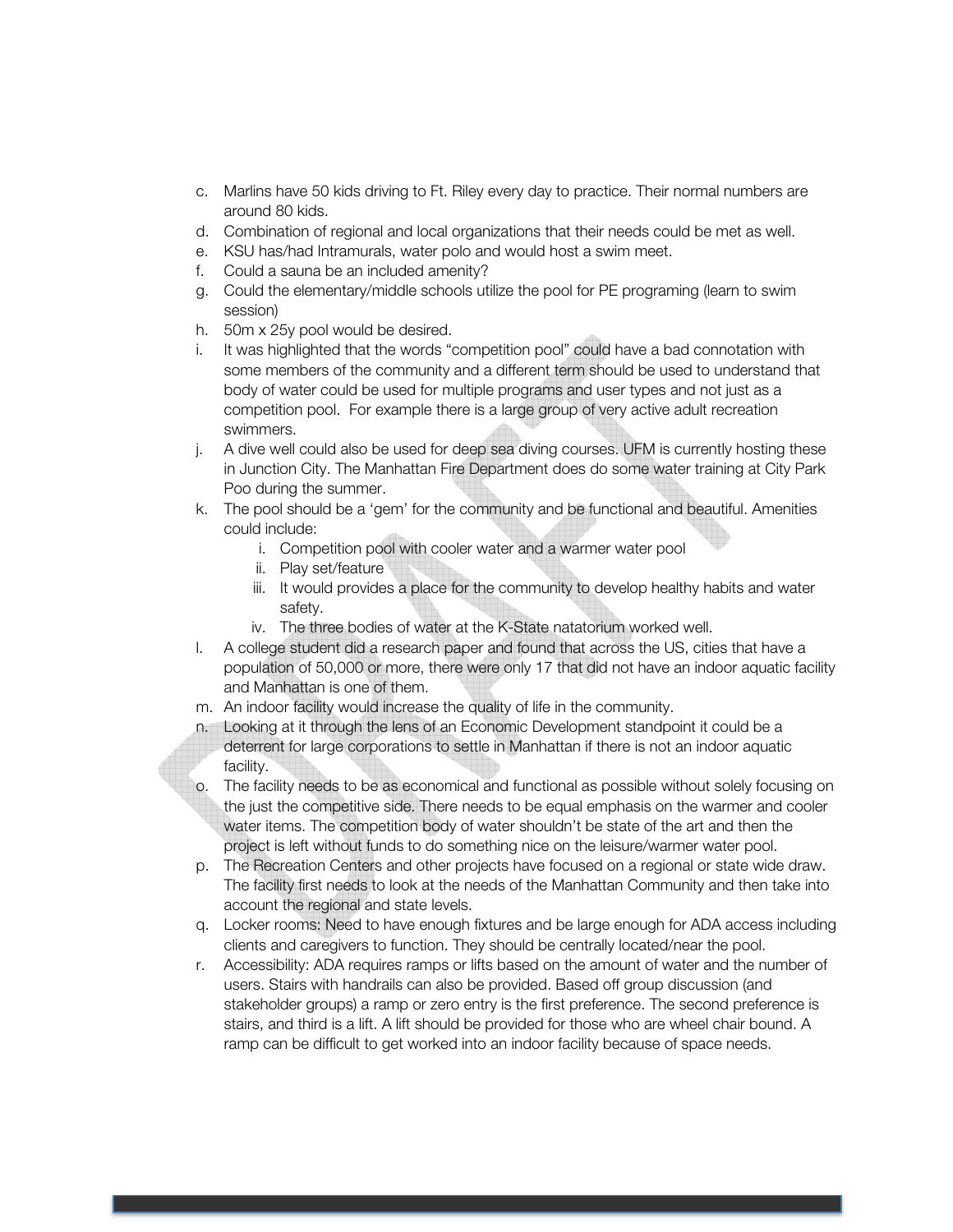- s. Manhattan should set the bar high and create a world class aquatic facility. There should be access for the community during a competition. This could be achieved by providing several bodies of water to allow for multiple programing opportunities at once. It would be great for the community and the region.
- t. The aquatic facility amenities/components need to appeal to everyone in the community so a bond issue can pass (if that was the chosen funding mechanism).
- u. The Steering Committee and Design Team will look at what options are for the initial and long term funding mechanism.
- v. A question was asked regarding manipulating water temperature. It can be done, but typically it takes about 24 hours to adjust it one degree. It is very difficult to change and not ideal. It is better to have different bodies of water with different temperatures.
- w. It seemed ideal to strive for 2-3 bodies of water.
- x. Would like to look at what is currently provided in the outdoor facilities and see where the overlaps are and then provide different amenities in the indoor facility. The idea would be for the indoor facility to complement and not compete with the outdoor facilities. There could be some efficiencies gained with staffing. Guards could be trained and kept on staff throughout the year making that process more efficient.
- y. An example image was showing utilizing glass partitions to help separate recreation/competition from leisure. That seemed like a very functional design. It is desired to make sure that is designed to the 'right size'. Not so large that it is not obtainable, but not so small that there is no room for growth.
- z. A question was asked if indoor facilities get less use during the summers? It seems people would rather swim outside than inside during the summertime. However, if you offer indoor summer swim lessons they cannot get canceled because of weather and the water temperature is more consistent. Leisure attendance may go down, but competition/recreation attendance stays up. In some cases, competition may prefer indoor for the same reasons as swim lessons may prefer indoor or it can provide a back-up in inclement weather. The older and special needs population could be more likely to utilize indoor pool vs outdoor pool.
- aa. The Marlins may utilize the indoor during the colder months and could be 'lost' to the outdoor facilities during the summer. That may not be the case if they can insure consistency with indoor practices all year along.
- bb. Deines gave an example of a high school in Iowa. The pool needed to be replaced but the school district did not have the full funds. The club team that utilized the pool hired Councilman Hunsaker to do a study. The school district wanted to put in the minimum 8 lane pool, but the study showed they needed more. The club was able to privately fundraise another 1 million dollars to increase the size of the pool so it could better serve their needs.
- cc. Deines shared another example of a Community college that partnered with a private swim team and the City to provide an indoor aquatic facility.
- dd. Indoor aquatics does takes an entire community to make it work. All of the stakeholders have to be at the table to make it a successful project.
- ee. A question was raised if the diving well could be combined with the competition pool. Deines responded that yes it could with a 'stretch' pool, an 'L' shape pool, or be integrated. However the divers do like warmer water, but this could be a water temperature compromise.